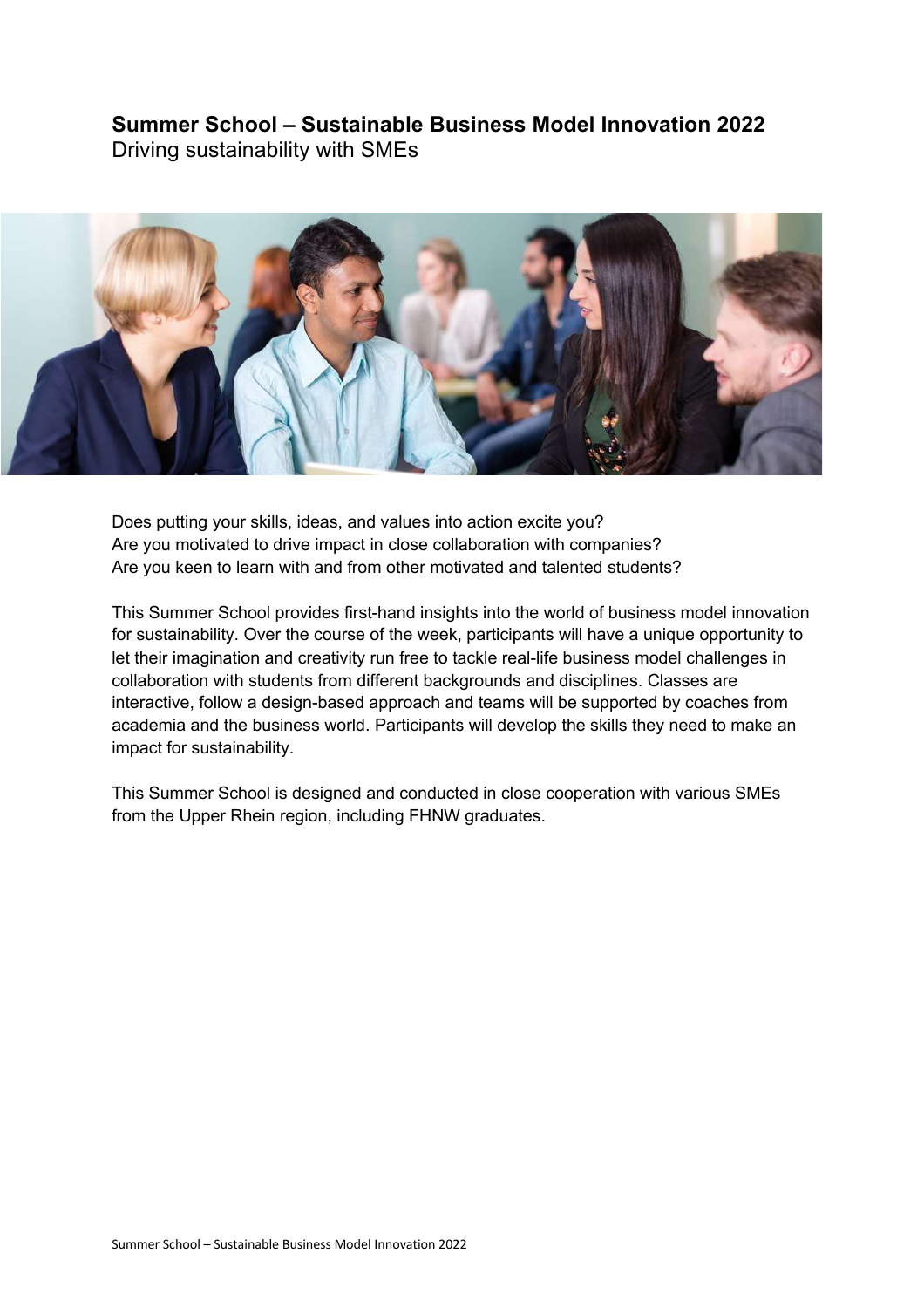| <b>Target Group</b>         | Students from all universities and study programs. Diversity is<br>encouraged for enhanced ideas and learning. Students who are<br>passionate about making an impact for sustainability. Students who<br>want to understand how sustainability can be integrated into the way<br>business is done. It is not necessary to already have deep<br>knowledge of business models or sustainability. Interest in the topic<br>is crucial.<br>The Summer School is limited to 30 participants. (Minimum size for<br>implementation is 15 students).<br>Participants need to be fluent in English (advanced level: European<br>levels B2 written/C1 oral). No formal document/proof needed.                                                                                                                                                                                                                                                                                                                                                                   |
|-----------------------------|-------------------------------------------------------------------------------------------------------------------------------------------------------------------------------------------------------------------------------------------------------------------------------------------------------------------------------------------------------------------------------------------------------------------------------------------------------------------------------------------------------------------------------------------------------------------------------------------------------------------------------------------------------------------------------------------------------------------------------------------------------------------------------------------------------------------------------------------------------------------------------------------------------------------------------------------------------------------------------------------------------------------------------------------------------|
| <b>Date</b><br><b>Place</b> | Monday 5. to Friday 9. September 2022, 8:30 to 17:00<br>Campus Brugg-Windisch                                                                                                                                                                                                                                                                                                                                                                                                                                                                                                                                                                                                                                                                                                                                                                                                                                                                                                                                                                         |
| <b>Goals</b>                | <b>Students</b><br>Can systematically evaluate strengths and weaknesses of<br>existing business models.<br>Can understand how sustainability can be integrated into the<br>different elements of a business model.<br>Can apply different methods, tools, and innovative<br>techniques to create and evaluate ideas and sustainable<br>business model innovations.<br>Can convincingly present the developed sustainable<br>business model innovations both visually and orally and<br>explain the potential and risks to the management of the<br>company.                                                                                                                                                                                                                                                                                                                                                                                                                                                                                           |
| Program                     | Over the course of the week participants will work in mixed groups.<br>Each team will tackle the business model challenges of a different<br>company. The program follows a design-based approach, which will<br>include the following phases:<br><b>Understand:</b> Uncover and understand the context and the<br>challenge. Pre-frame your design challenge and next steps.<br><b>Discover:</b> Dig deeper to empathise and understand<br>stakeholder needs and impacts. Define Point of View.<br>Generate: Generate ideas, turn insights into potential<br>$\overline{\phantom{a}}$<br>sustainable business model innovation. Narrow down to the<br>most promising idea to prototype.<br>Make: Prototype the sustainable business model innovation<br>idea by looking at the whole business model ecosystem and<br>determine impacts. Further develop the sustainable business<br>model.<br>Validate: Evaluate the sustainable business model<br>innovation with checklists and gathering feedback. Then<br>refine and present to the case holder. |